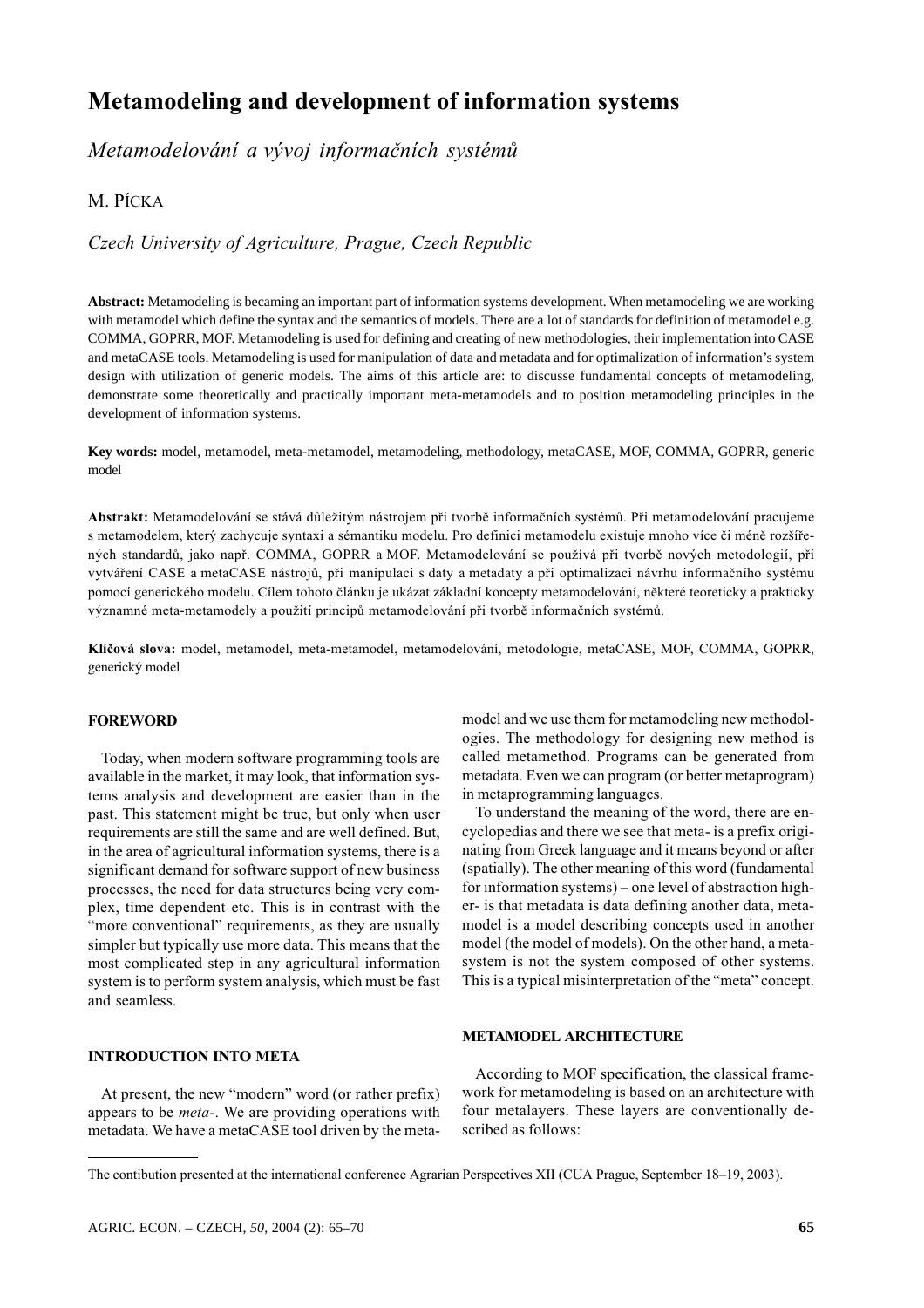- The information layer is comprised of the data that we wish to describe.
- The model laver is comprised of the metadata that describe data in the information layer. Metadata are informally aggregated as models.
- The metamodel layer is comprised of the descriptions (i.e., meta-metadata) that define the structure and semantics of metadata. Meta-metadata is informally aggregated as metamodels. - A metamodel is an "abstract" language" for describing different kinds of data; that is, a language without a concrete syntax or notation.
- The meta-metamodel layer is comprised of the description of the structure and semantics of meta-metadata. In other words, it is the "abstract language" for defining different kinds of metadata.

The classical four layer meta-modeling framework is illustrated in Figure 1. This example shows metadata and the corresponding model for simple composition between an employee and a car (*i.e.* instances of *Employee* and *Car*) along with its metamodel for describing and hardwired meta-metamodel. The laver of metamodel consists of meta-metadata that describe the nature of Class, Composition and Attribute and their relationships. The top layer consists of the hard-wired meta-metamodel, that defines the metamodeling constructs (e.g., *meta-Class*es and meta-Attributes).

While the example shows only one model and one metamodel, the main aim of having four meta-layers is to support multiple models and metamodels. Just as the class Car describes many Car instances at the information level, the Class metamodel can describe many classes at the model level. Similarly, the meta-metamodel level can describe many other metamodels. These metamodels that represent other kinds of metadata describing other kinds of information.



Figure 1. Four layer metadata architecture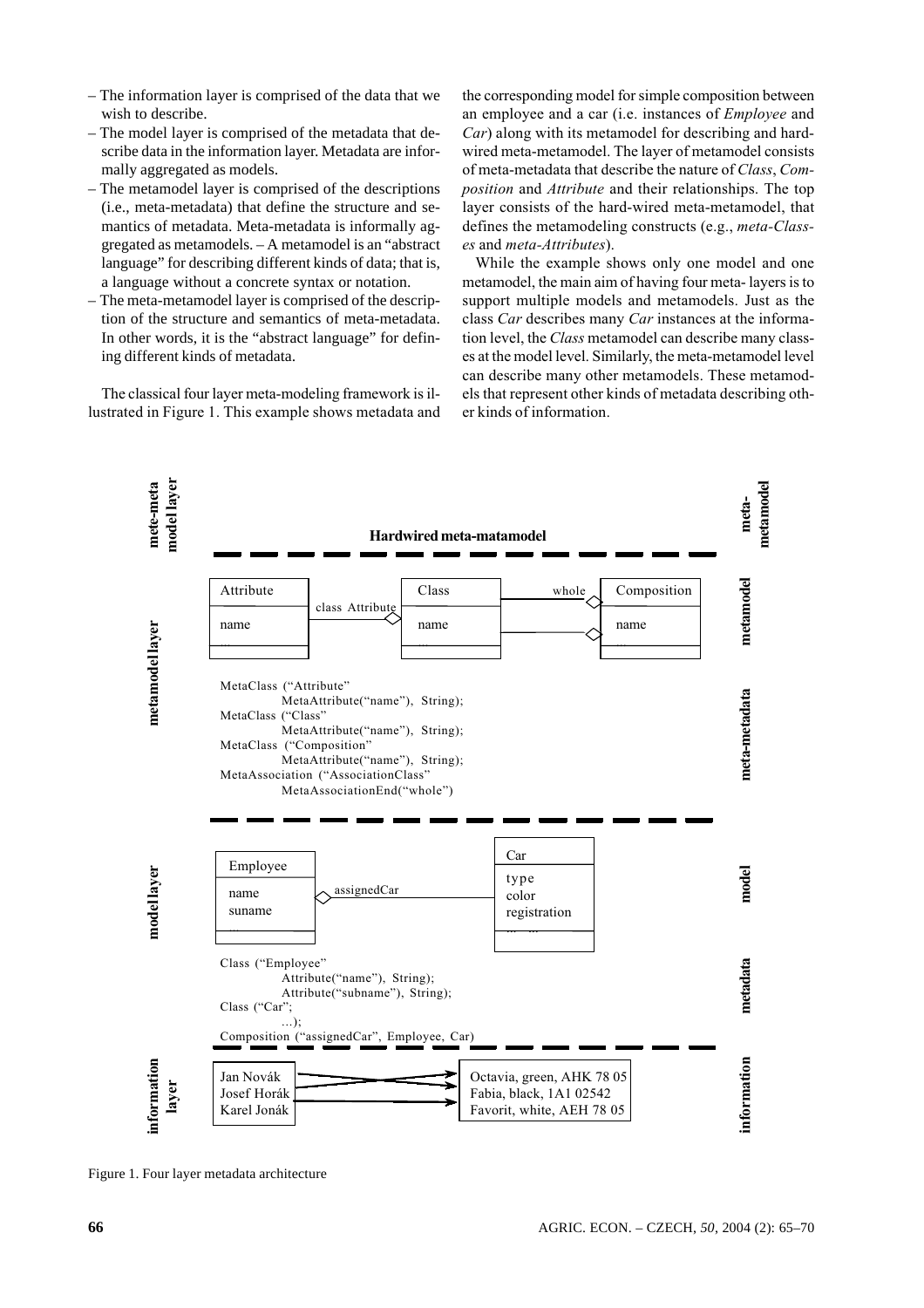The classical four layer metadata architecture has a number of advantages over simple modeling approaches. If the framework is designed appropriately:

- it can support any kind of model and modeling paradigm imaginable,
- it can allow different kinds of metadata to be related,
- it can allow metamodels and new kinds of metadata to be added incrementally, and
- it can support the interchange of arbitrary metadata (models) and meta-metadata (metamodels) between parties that use the same meta-metamodel.

#### METAMODELING INSTRUMENTS

Metamodeling methods define a framework for metamodeling, which consists of the definition of the metametamodel and metamodeling language that is used for defining derived metamodels. For the purpose of metamodeling (and defining metamodels), there were a lot of approaches defined by information and software engineers – COMMA, GOPRR, MOF, OPRR, CoCoA, NIAM, COOM etc. There are three metamodel frameworks characterized in the following paragraps.

#### **COMMA**

Project COMMA (Common Object Methodology Metamodel Architecture) tried to find common core of all object oriented methodologies and then represented the concepts of these methodologies in a common metametamodel (see Henderson-Sellers, Bulthuis 1998). On the basis of this meta-metamodel, the metamodels of common object oriented methodologies were built.

COMMA usies these basic concepts:

- Concept expresses an entity. It has got name and attributes.
- Inheritance expresses a relation of generalization-specialization between concepts.
- Association expresses a relation between two concepts and this relation is undirected.
- Aggregation is a special kind of association and expressed relation of whole part.
- Role can be used, when concept assume characteristics of other concept. Role is temporary and concept is able to have more roles.

The main outcome of COMMA project is a simple (but powerful) object oriented metamodeling framework. The outcomes of this project are mostly theoretical, because there is no connection to the CASE tools.

#### GOPRR

Metamodeling framework GOPRR (Graph-Object-Property-Role-Relationship) was developed as a form of ER model modified for metamodeling (Kelly 1997). The main aim of GOPRR is to develop a quick and easy to use metamodeling framework and then to implement it into a CAME (Computer Aided Method Engineering) tool.

- Primary concepts of GOPRR are:
- Graph represents diagram. It contains a number of other non-properties: object, roles and relationships.
- Object represents the entity which has an existence in its own right.
- Property describes graph, object, role or relationship.
- Relationship represents connection among two or more objects.
- Role exists between object and relationship.

These are to be viewed in an object-oriented fashion: every element has an existence in its own right, independent of the other element. In addition to these primary concepts, GOPRR also uses some secondary concepts, many of which are better considered as simple data structures: sets, collections and bindings. These do not have existence in their own right (i.e. they exist only if contained within the primary element).

GOPRR is intended to be easy to use, implemented in and thus supported by a metaCASE environment (e.g. MetaEdit+ - see Web of MetaCase company), and to work the same for both metamodels and models. Two others guidelining ideas of GOPRR have been object-orientation and reuse.

#### **OMG** standards

Standards of OMG (Object Management Group) are based on four level metadata architecture (see Metamodel architecture). Meta-metamodel layer is defined by standard MOF (Meta Object Facility - see MOF Specification). OMG defines several metamodel standards - all of them are based on MOF:

- the UML metamodel (Unified Modeling Language) standard of object modeling language (see OMG Unified Modeling Language Specification),
- the IDL (Interface Definition Language) standard description object interfaces of distributed objects based on CORBA standard and their mapping into programming languages,
- the CWM metamodel (Common Warehouse Metamodel) – standard defining architecture of data warehouses etc. Data among metamodels based on MOF can be exchanged by the XMI (XML Metadata Interchange) standard.

The MOF metadata architecture has a few important features that distinguish it from the earlier metamodeling architectures:

- 1. The MOF Model (the MOF core meta-metamodel) is object-oriented, with metamodeling constructs that are aligned with UML object modeling constructs.
- 2. The meta-levels in the MOF metadata architecture are not fixed. While there are typically 4 meta- levels, there could be more or less than this, depending on how MOF is deployed. Indeed, the MOF specification does not require there being discrete meta-levels at all at the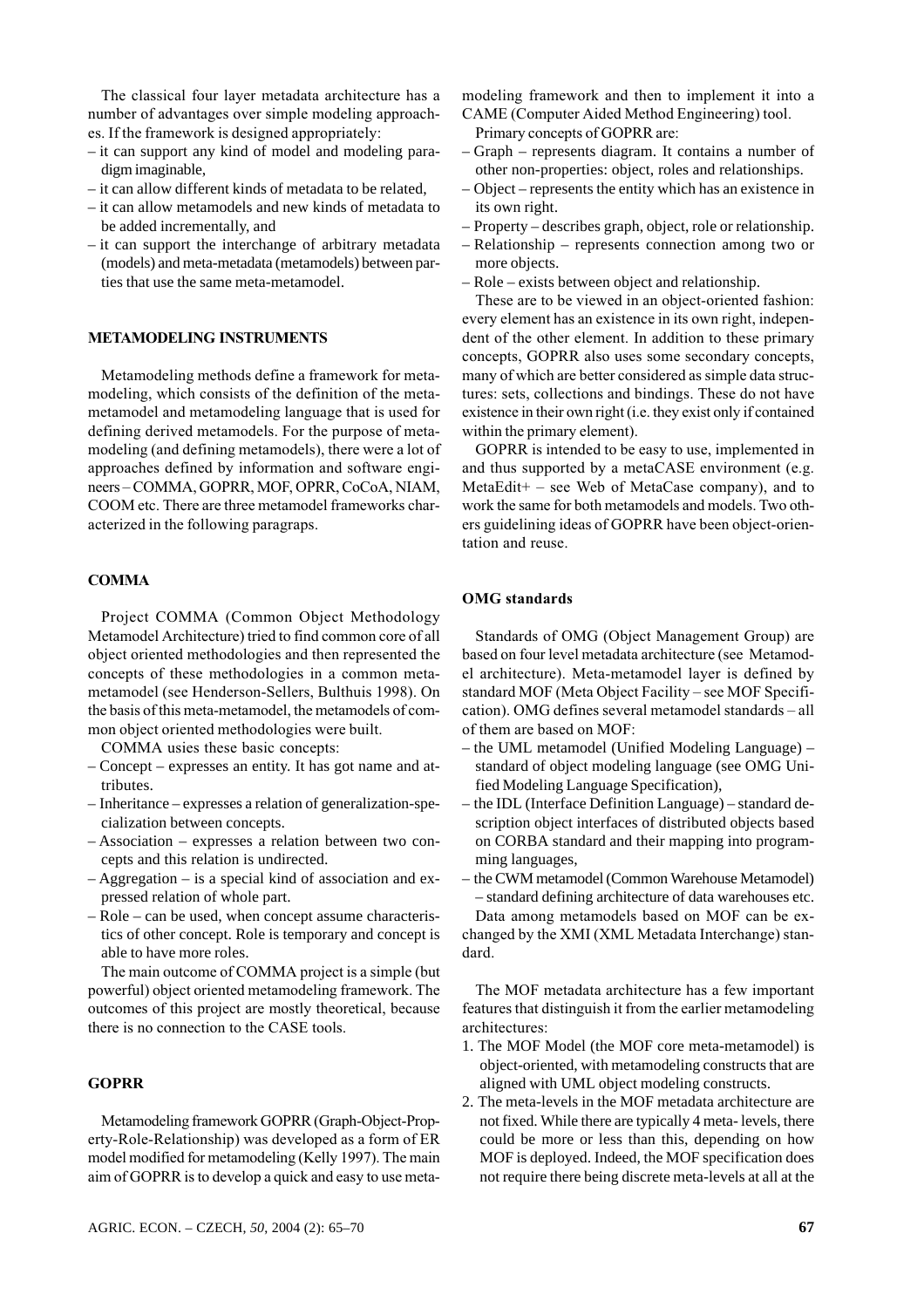implementation level. MOF meta-levels are purely a convention for understanding the relationships between different kinds of data and metadata.

- 3. A model (in the broad sense of a collection of metadata) is not necessarily limited to one meta- level.
- 4. The MOF Model is self-describing. In other words, the MOF Model is formally defined using its own metamodeling constructs.

MOF metamodeling is primarily about defining information models for metadata. The MOF uses an object modeling framework that is essentially a subset of the UML core. In a nutshell, the 4 main modeling concepts are:

- 1. Classes, which model MOF metaobjects.
- 2. Associations, which model binary relationships between metaobjects.
- 3. DataTypes, which model other data (e.g., primitive types, external types, etc.).
- 4. Packages, which modularize the models.

The UML metamodel may by considered as an instance of MOF meta-metamodel. The UML metamodel and MOF meta-metamodel are based on the same principles and differ only in a few things (MOF is simpler - e .g. association in MOF is only binary etc). The result is that mapping between MOF meta-metamodel and UML core metamodel is straightforward. For example, class in UML diagrams is defined as an instance of class Class form UML metamodel. Analogous to this, Class from UML metamodel is defined as an instance of class Class from MOF meta-metamodel.

The main advantages of OMG standards are wide acceptance of them, coverage of many domains and cohesion among these standards. The main disadvantage is the complexity of these standards.

## APPLICATION OF METAMODELING **PRINCIPLES**

Metamodeling takes part in definition and creating new methodologies, in the implementation methodologies at CASE tools, for structuring of repositories, system integration, generation of program code from model, generation the reports and model checks. Understanding a metamodel can be used for flexible design of information system by generic models.

# Applications of metamodels for definition methodologies

Methodologies are defined by metamodels. Each methodology is defined by its own metamodel. It can be formally or informally described. Informal descriptions of metamodels are included e.g. in books written about methodologies. For example, in each of book about UML, we can read that representation of class is a rectangle with three areas. In these areas, there are the name, attributes and methods of the class. We can read that association is a relationship between classes and it can be drawn by a firm line. These examples are a very informal description of part of metamodel concerning with classes and associations. For superior understanding of metamodel or computer aid of modeling, we need a formalized definition of metamodel (see OMG Unified Modeling Language Specification).

Metamodeling is the base of new methodologies development (ME – Method Engineering). The new methodology can be defined entirely new or as an extension of an existing methodology (see Pícka 2003a). It provides appliances for finding the common characteristics of methodologies, their standardizations and possibility of their mutual interoperation.

# CASE and metaCASE tools

One of the first applications of metamodel were CASE tools. Methodologies are defined by metamodel and CASE tools have to implement it. The other application of metamodels is formats for exchanging data among CASE tools - e.g. older CDIF (Common Data Interchange Format) and XML based XMI.

Later, the metaCASE tools are arising. The metaCASE (or sometimes called CAME) tools allow to define own metamodel (based on hardwired meta-metamodel) and thereby define own methodology.

There is a schema of metaCASE tool in Figure 2. The main parts are:

- Graphics core + GUI they provide proper painting and interaction with the user.
- Hard-wired meta-metamodel it is an interpreter of metamodeling language.
- Modeling core through the use of modeling core, an appropriate model is built.
- Meta-modeling core through the use of it, the metamodel is programmed in a language that is defined by the meta-metamodel. This part is the main difference compared to the classical CASE tools. It provides the ability to program one's own methodologies.
- Model data of model typically placed in a database.
- Metamodel data of metamodel (i.e. meta-metadata) typically placed in a database.

MetaCASE tools are sometimes called metamodel-driven software, because by change of the metamodel, we can change their behavior.

# Metamodel and manipulations with data and metadata

Understanding the metamodel of data enables the possibility of understanding the structure of data and manipulating with them. Typical examples are the repository standards for store metadata. One of the first applications of metamodel is concerning the repository standards (e.g. PCTE or ISO standard IRDS – Information Resource Dictionary Standard). If we have data in the standardized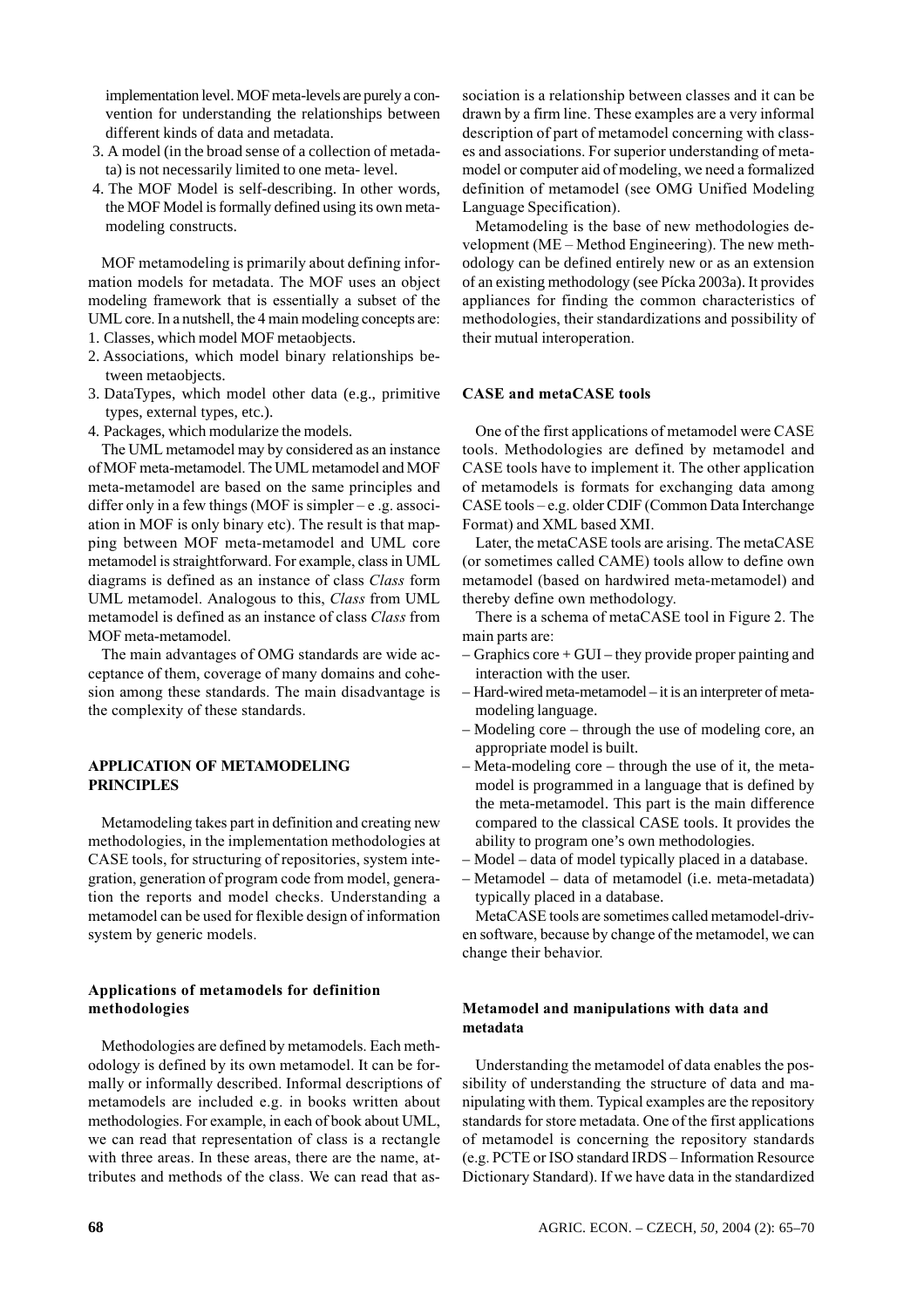

Figure 2. Schema of MetaCASE tool

repository (in the database), it is easy to manipulate with them. Typical examples of processing that data are consistency checking, metrics measure, generation of reports and programs.

Metamodeling admits characterization of different data structures of more systems in the same ways that provide an ability to compose them to the superior system. This system is able to work with data of its subsystems and to aid their integration. By contrast, the metamodel provide a good abstraction of the system and help us to

divide it to the subsystems and thus help us to produce complex projects.

#### The generic model

For project optimization, the generic model can be used (see Polák, Merunka, Carda 2003)). Generic model is a model that combined the features of model and metamodel (see Figure 3).